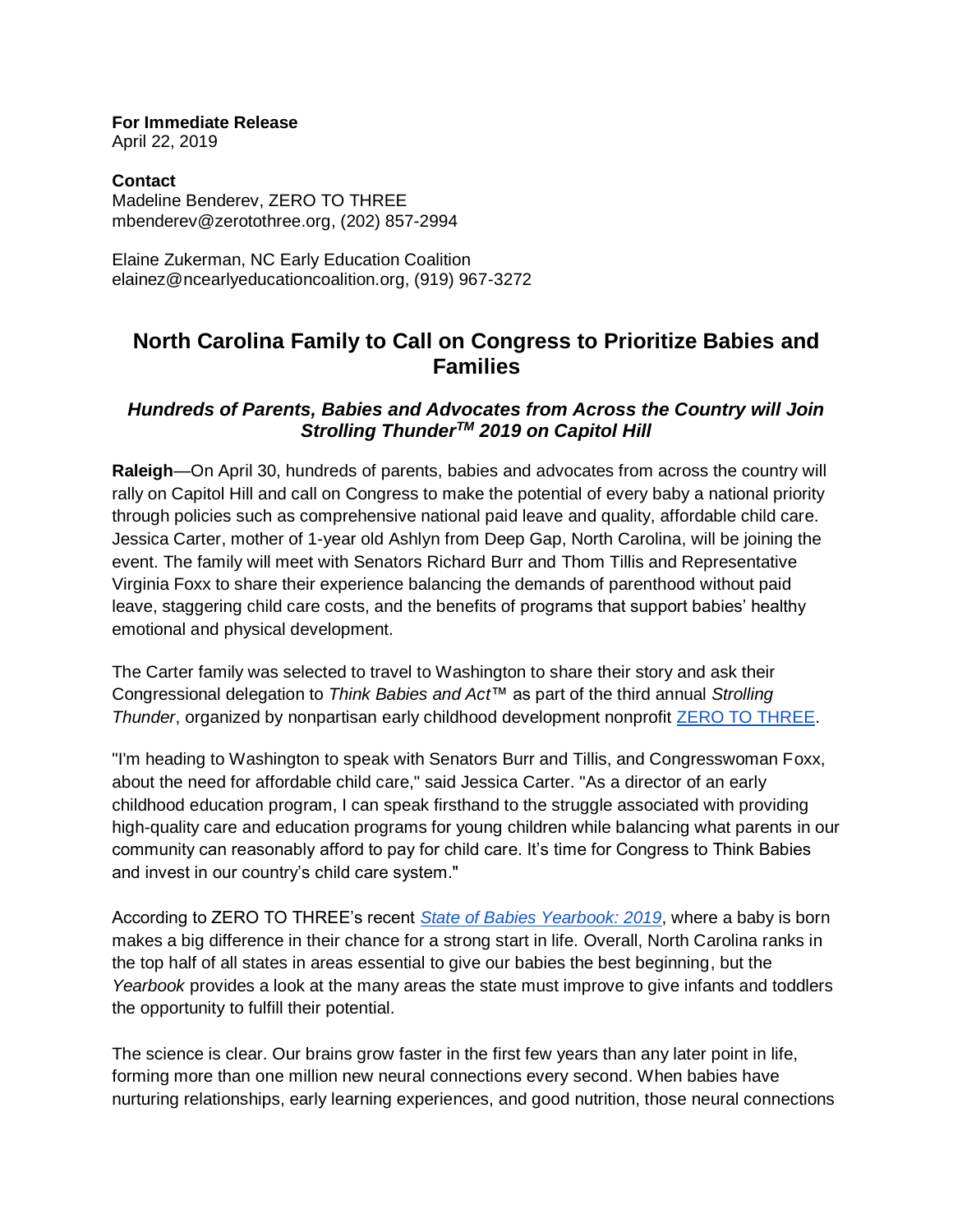are stimulated and strengthened, laying a strong foundation for the rest of their lives. When babies don't get what their growing brains need to thrive, they don't develop as they should. This leads to lifelong developmental, educational, social, and health challenges.

"Families are struggling every day, in every state, and we are urging our leaders to act," said Myra Jones-Taylor, chief policy officer of ZERO TO THREE. "Most of our investments in early childhood start too late, at age 4 or later. By that time the most important years of brain development have passed. Today's babies become tomorrow's workers, parents and leaders. Now is the time for policymakers on both sides of the aisle to make every baby a priority through policies built on the science of brain development and budgets that put babies and families in North Carolina, and across the nation, first."

"Ensuring that babies have healthy beginnings, supported families and access to high-quality early care and learning experiences during the first months and years of life has an enormous impact on how a child learns and grows throughout his or her lifetime," said Michele Rivest, policy director at the NC Early Education Coalition. "To do better for our children and our state's future, we need our leaders to focus on our youngest and most valuable resource by investing in things that work. For 2019, our *Think Babies NC* policy agenda is focusing on access to quality child care, health care, home visiting, workplace pregnancy accommodations and paid family leave."

To ensure a brighter future for all babies, ZERO TO THREE is working with Congress to prioritize the needs of infants, toddlers and their families and invest in our future. The organization's policy agenda includes establishing a comprehensive national paid leave program that provides adequate time off to care for newborns or newly adopted children, and allows families to take leave if their children or another family member is experiencing a serious illness. The agenda also includes expanding access to quality, affordable child care by increasing investments in our country's child care system now, while working toward a comprehensive, long-term solution for working families, as well as expanding investments in programs that support babies' healthy development, such as Early Head Start, and in infant and early childhood mental health.

To learn more about North Carolina, visit [stateofbabies.org.](https://www.stateofbabies.org/)

To learn more about *Strolling Thunder*, visit [thinkbabies.org/strollingthunder.](https://www.thinkbabies.org/strollingthunder)

To learn more about North Carolina's *Think Babies™ NC* Initiative, visit [ncearlyeducationcoalition.org/think-babies.html](https://www.ncearlyeducationcoalition.org/think-babies.html)

###

### **About ZERO TO THREE**

ZERO TO THREE works to ensure all babies and toddlers benefit from the family and community connections critical to their well-being and development. Since 1977, the